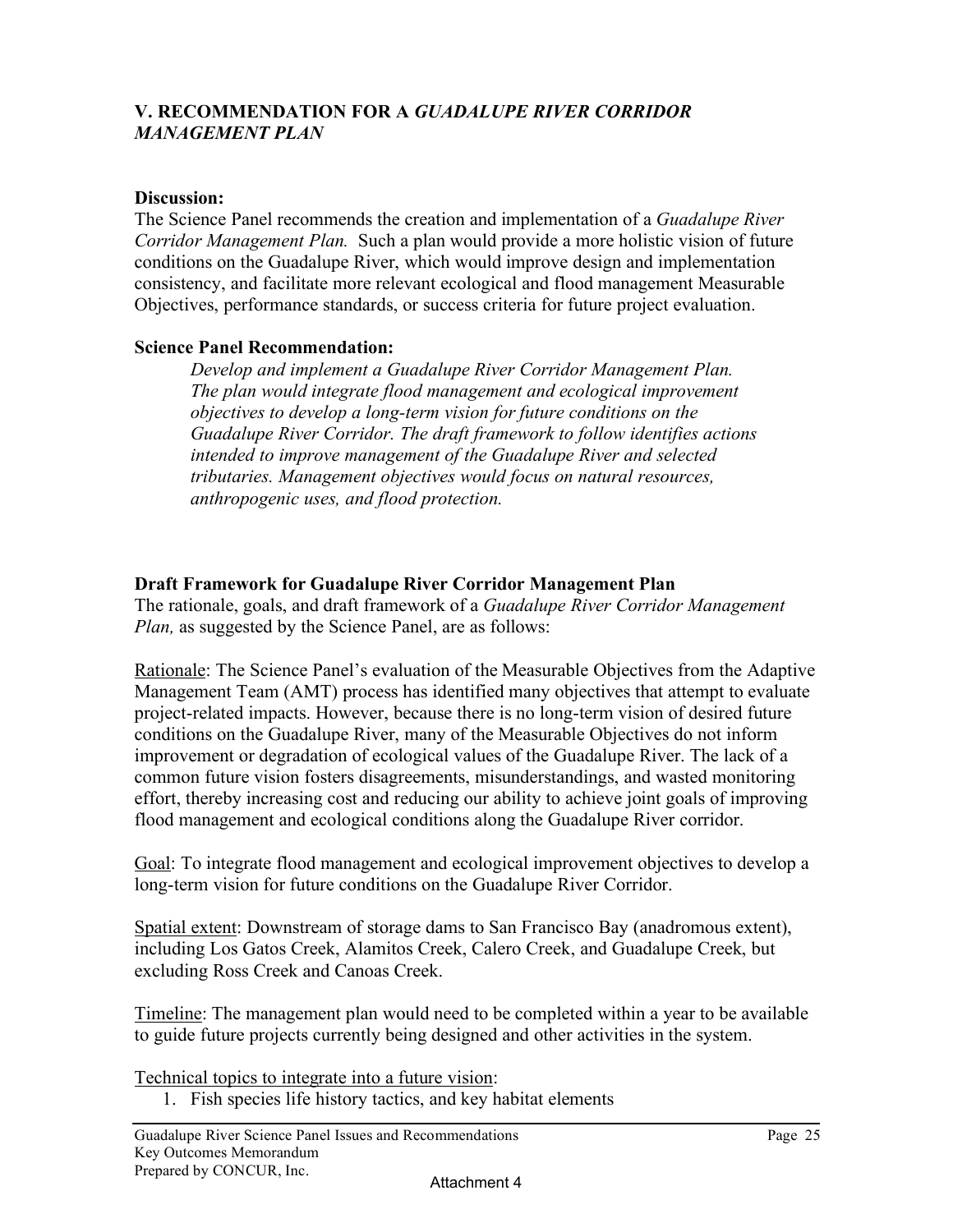- a. Native warm-water species
- b. Exotic species
- c. Native anadromous species (salmonids and pacific lamprey)
	- i. Adult and juvenile migration
	- ii. Spawning habitat (amount, location, quality, linkage to coarse sediment and channel morphology objectives)
	- iii. Rearing habitat (amount, location, quality, linkage to life history tactics and channel morphology, including large wood)
	- iv. Benthic macroinvertebrate production (food availability and growth)
	- v. Water temperature (juvenile rearing, smolt outmigration, egg incubation)
- d. Conceptual model to help assess limiting factors and inform enhancement opportunities and objectives
- 2. Other key species (integrate with Valley HCP)
- 3. Water quality (integrate SCVURPPP)
	- a. Water temperature
	- b. Toxics (urban runoff, return flows)
- 4. Channel morphology
	- a. Channel pattern (different reaches, slopes, sediment supply, etc) plane-bed, meandering, braided, or anastomosing
	- b. Channel geometry (different reaches, slopes, sediment supply, bank full channel, floodplains, etc)
- 5. Large wood recruitment, deposition, routing, and maintenance
- 6. Riparian vegetation
	- a. Passive management
		- i. Vegetation species composition and patch connectivity
		- ii. Natural initiation, establishment, and recruitment
		- iii. Woody vegetation structure and large wood contribution
		- iv. Wildlife habitat values
	- b. Active management
		- i. Target species
		- ii. Species composition, plantings
		- iii. Exotic plant management
		- iv. Wildlife habitat values
- 7. Fluvial processes (bed mobility, channel migration, incision/aggradation)
- 8. Conceptual model of physical and biological processes (these should probably be within the individual topic areas rather than a separate section)
	- a. Fish life history tactics
	- b. Gravel management plan
	- c. Riparian management plan
- 9. Coarse sediment transport, deposition, routing, and maintenance